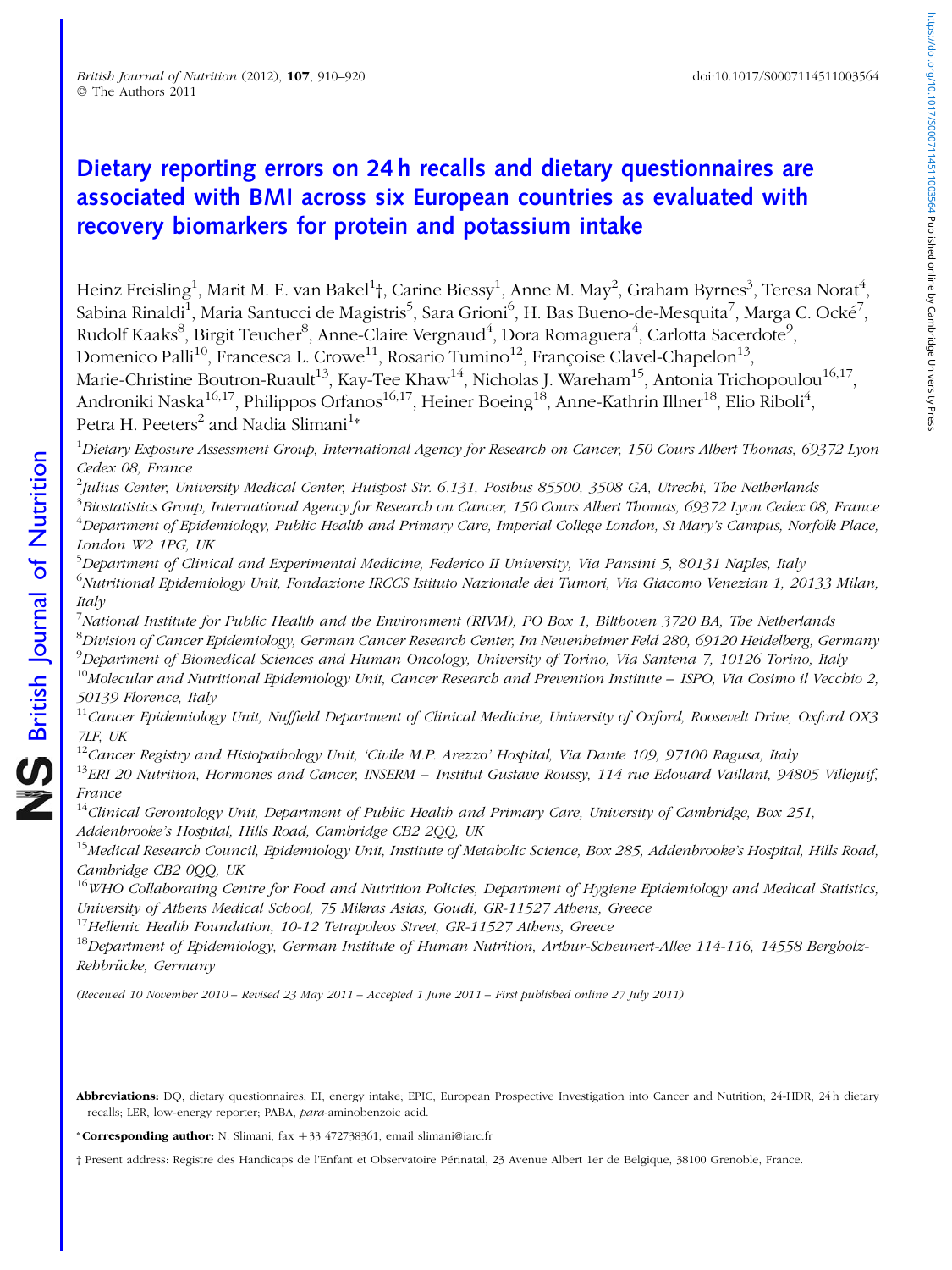#### Abstract

Whether there are differences between countries in the validity of self-reported diet in relation to BMI, as evaluated using recovery biomarkers, is not well understood. We aimed to evaluate BMI-related reporting errors on 24 h dietary recalls (24-HDR) and on dietary questionnaires (DQ) using biomarkers for protein and K intake and whether the BMI effect differs between six European countries. Between 1995 and 1999, 1086 men and women participating in the European Prospective Investigation into Cancer and Nutrition completed a single 24-HDR, a DQ and one 24 h urine collection. In regression analysis, controlling for age, sex, education and country, each unit (1 kg/m<sup>2</sup>) increase in BMI predicted an approximately 1<sup>-7</sup> and 1<sup>-3</sup>% increase in protein under-reporting on 24-HDR and DQ, respectively (both P<0.0001). Exclusion of individuals who probably misreported energy intake attenuated BMI-related bias on both instruments. The BMI effect on protein under-reporting did not differ for men and women and neither between countries on both instruments as tested by interaction (all  $P > 0.15$ ). In women, but not in men, the DQ yielded higher mean intakes of protein that were closer to the biomarker-based measurements across BMI groups when compared with 24-HDR. Results for K were similar to those of protein, although BMI-related under-reporting of K was of a smaller magnitude, suggesting differential misreporting of foods. Under-reporting of protein and K appears to be predicted by BMI, but this effect may be driven by 'low-energy reporters'. The BMI effect on under-reporting seems to be the same across countries.

# Key words: Biomarkers: BMI: EPIC-Soft: Protein intake: Potassium intake: Under-reporting

Uncertainty about the validity of dietary self-report instruments due to random and systematic measurement errors is one of the major concerns in nutritional epidemiology because these dietary assessment errors may attenuate risk estimates and obscure diet–disease associations<sup> $(1-3)$ </sup>. In multi-centre studies, this methodological issue is amplified due to possible between-centre differences in systematic over- or underestimation in dietary intake measurements<sup> $(4-6)$ </sup>.

Self-reported diet tends to be biased towards underestimation of energy intake  $(EI)^{(7,8)}$  and specific macronutrients<sup>(8–10)</sup>, although a relative overestimation of foods that are perceived as socially desirable (and related nutrients) may also  $\mathrm{occur}^{(8,11)}$ . Dietary assessment errors would be less problematic and could be easily corrected for if they were randomly distributed across individuals and food groups but, unfortunately, misreporting appears to occur at higher rates in certain subgroups of the population and with certain foods $(12,13)$ . Having a high BMI has been identified as the most consistent factor that is associated with under-reporting of  $EI^{(7,8,14)}$ . However, not all overweight or obese persons under-report their diet<sup>(8)</sup> and associations between under-reporting and BMI may also depend on the method of dietary assessment  $used^{(10,15,16)}$ 

Considering the ongoing epidemic of obesity and of diseases associated with obesity worldwide, it is important that BMIrelated reporting errors in dietary assessment are addressed. For example, evaluating the patterns of reporting errors among population subgroups as defined by their BMI and whether such errors vary across populations with diverse dietary habits may help to refine measurement error correction methods and aid in the interpretation of nutritional epidemiological findings. Furthermore, detailed analysis of the shortcomings of dietary self-report may eventually help to improve dietary assessment instruments.

Dietary biomarkers do not rely on self-report and thus fulfil the criterion of an independent and objective measure of dietary intake against which the validity of dietary self-report instruments can be tested $^{(1)}$ . Of particular interest are biomarkers that provide an estimate of absolute dietary intake,

based on the urinary recovery of nutrients or metabolites from diet. Those so-called 'recovery' biomarkers<sup> $(17)$ </sup> include N and K from 24 h urinary measurements that allow calculation of daily intake of protein and K, respectively<sup>(18,19)</sup>.

Relatively few methodological studies have used these biomarkers to evaluate the validity of dietary self-report instruments in relation to obesity simultaneously for 24h dietary recalls  $(24-HDR)$  and dietary questionnaires  $(DO)^{(15)}$ . Moreover, previous studies were not able to examine whether possible differences in misreporting between countries depend on BMI.

In an earlier cross-sectional study, protein biomarker data from the same twelve centres as those included in the present analysis were used to validate 24-HDR measurements as a reference method for between-cohort calibration<sup>(9)</sup>. Despite the presence of measurement error in this reference method, it was concluded that standardised 24-HDR measurements are useful to discriminate population mean estimates and to partially correct the diet–disease associations for attenuation due to measurement errors in baseline DQ measurements<sup>(9)</sup>. In the present study, we propose to extend these analyses with the aims (1) to evaluate BMI-related reporting errors on 24-HDR and DQ by using recovery biomarkers for protein and K intake and (2) to examine whether the effect of BMI differs between six European countries.

#### Subjects and methods

#### **Subjects**

The study population was a convenience subsample of the European Prospective Investigation into Cancer and Nutrition (EPIC) study<sup>(20)</sup> and has been described elsewhere<sup>(9)</sup>. In brief, subjects from the following twelve geographical areas (EPIC centres) were re-contacted between 1995 and 1999 and asked to collect a 24 h urine specimen: Paris (France); Varese, Turin, Florence, Naples and Ragusa (Italy); Greece; Cambridge and Oxford (UK); Heidelberg and Potsdam (Germany); Bilthoven (The Netherlands). Within countries, the data of different centres were combined for the present

https://doi.org/10.1017/S0007114511003564 Published online by Cambridge University Press https://doi.org/10.1017/S0007114511003564 Published online by Cambridge University Press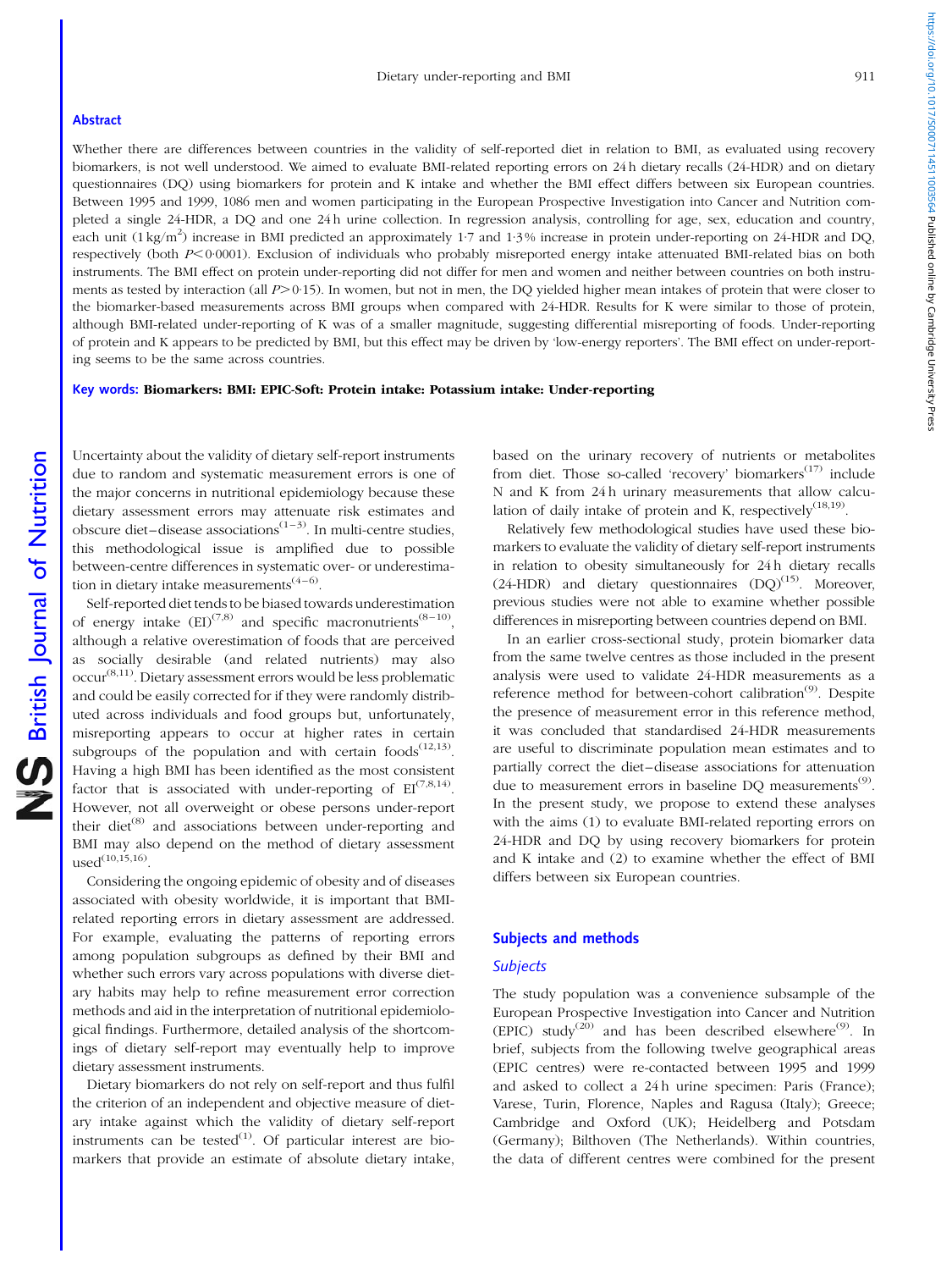analysis except for the two UK centres, where the Oxford cohort includes vegetarians, vegans and other health-conscious individuals.

A total of 1386 volunteers were recruited in the study, but a number of subjects were excluded: 186 having invalid collections of the 24 h urine sample as determined by para-aminobenzoic acid (PABA); forty-five who did not complete both self-report instruments (i.e. 24-HDR and DQ); eight having missing values on height, weight and lifestyle baseline data or extreme DQ EI:energy requirement ratios (1 % of the extremes, centre and sex specific, a routine exclusion made on the EPIC baseline questionnaire data); fifty-two subjects reported being on a diet during the 24-HDR. Furthermore, nine subjects with implausible values of height (<130 cm), BMI (<16 kg/m<sup>2</sup>), waist circumference  $(< 40 \text{ cm or } > 160 \text{ cm})$ , the combination of a waist circumference  $(<\!60 \text{ cm})$  and BMI  $(>25 \text{ kg/m}^2)$  and with missing BMI were excluded. Overall, a total of 300 subjects (21·6 %) were excluded, giving a final sample size of 1086 subjects for the present study.

The present study was conducted according to the guidelines laid down in the Declaration of Helsinki and all procedures involving human subjects were approved by the local ethics committees in the participating countries and the International Agency for Research on Cancer Institutional Review Board. Written informed consent was obtained from all subjects.

### Self-reported diet and anthropometric measurements

Information on 'habitual' dietary intake was assessed at baseline for each individual at recruitment to the EPIC cohorts using semi-quantitative DQ (France, The Netherlands, Germany, Greece and Italy, except Naples) or a semiquantitative FFQ (UK, Naples) developed and validated in each participating country ${}^{(20,21)}$ .

A single 24-HDR interview was collected from a subsample of each cohort as the dietary reference method for calibration purposes. Trained dietitians conducted all (unannounced) interviews face to face. Food portion sizes were estimated using a common picture book and other available methods such as standard units and household measures<sup>(6)</sup>. In contrast to the baseline DQ, the 24-HDR interviews were standardised across countries, using the computerised program EPIC-Soft $^{\circledR}$ (International Agency for Research on Cancer, Lyon, Rhone-Alpes, France) with the same structure and interview procedure across countries. More details on the concept of standardisation are given elsewhere<sup>(22)</sup>.

Country-specific nutrient databases were used to estimate protein, K and EI from baseline DQ. Respective intakes from 24-HDR were estimated using the standardised EPIC Nutrient Database. The EPIC Nutrient Database project outlines in detail the methods used to standardise the national nutrient databases across countries<sup>(23)</sup>.

BMI was calculated from measured weight and height and categorised into normal weight  $(BMI < 25 \text{ kg/m}^2)$ , overweight (BMI 25 to  $\langle 30 \text{ kg/m}^2 \rangle$  and obese (BMI  $\geq 30 \text{ kg/m}^2$ ). The category  $\langle 25 \text{ kg/m}^2$  included eleven underweight subjects with a BMI below  $18.5 \text{ kg/m}^2$  (1% of the sample). For 105 subjects for whom more than 1 year elapsed between completing the

questionnaire and anthropometric measurements and for one subject for whom no measured information was available, self-reported data from their questionnaires were used.

# 24 h urine samples and recovery biomarkers for protein and potassium intake

As the primary purpose of the 24 h urine collections was to validate 24-HDR, the urine samples were collected on the day of the 24-HDR interview or due to organisational reasons within a maximum of 6d afterwards. The DQ were already collected before the 24-HDR, thus the time interval between collecting the DQ and urine samples was longer and varied from a few days to  $\leq$  months in Bilthoven and the German centres to 2–5 years later in Turin (men), France and Naples $<sup>(9)</sup>$ .</sup>

The subjects provided one 24 h urine collection following a standardised protocol<sup> $(24)$ </sup>. In order to verify completeness, each participant was given three 80 mg tablets of PABA (PABAcheck; Laboratories for Applied Biology, London, UK) to be ingested on the day of urine collection $(18)$ . The urine specimens were analysed centrally in Cambridge according to the standard procedures: total N was measured by the Kjeldahl technique (Tecator 1002; Perstorp Analytical Limited, Bristol,  $UK)^{(24)}$ ; K by using an IL 943 flame photometer (Instrumentation Laboratory, Warrington, UK $^{(19)}$ : PABA by using colorimetry<sup>(25)</sup>.

The 24 h urine collections containing 85–110 % of the PABA marker were considered complete. Urine specimens containing  $<$  70% PABA recovery (when fewer than three tablets have been taken and/or urine collection incomplete) and above 110 % (might happen when subjects take drugs that interfere with the colorimetric analysis) were excluded from the analysis. Urine samples with 70–84 % PABA recovery were used after correction for urinary electrolytes up to the expected values at 93% of PABA recovery<sup>(26)</sup>.

To calculate individual protein intake (g/d) from N excretion, 24 h urinary N was divided by 0·81 and then multiplied by  $6.25^{(18)}$ . Based on published studies that compared K intake with urinary excretion, the values of 24 h urinary K were divided by 0·81 (see the Discussion section) to convert urinary K to dietary K (g/d).

## Statistical analysis

Dietary misreporting was defined as the individual log-ratio (log of the ratios of untransformed values) of reported intake to biomarker measurements of protein or K.

At the group level, log-ratios were back-transformed and reported as geometric means across groups. The magnitude of a deviation below or above the ratio of 1 defined the degree of under- or over-reporting. The P value for trend across BMI groups was calculated from individual-level regression. A paired t test was used to test differences between individual biomarker and dietary measurements within each pair. The means of the ratios were adjusted for age and sex and the 24-HDR data were additionally weighted for day of the week and season of recall using a generalised linear model.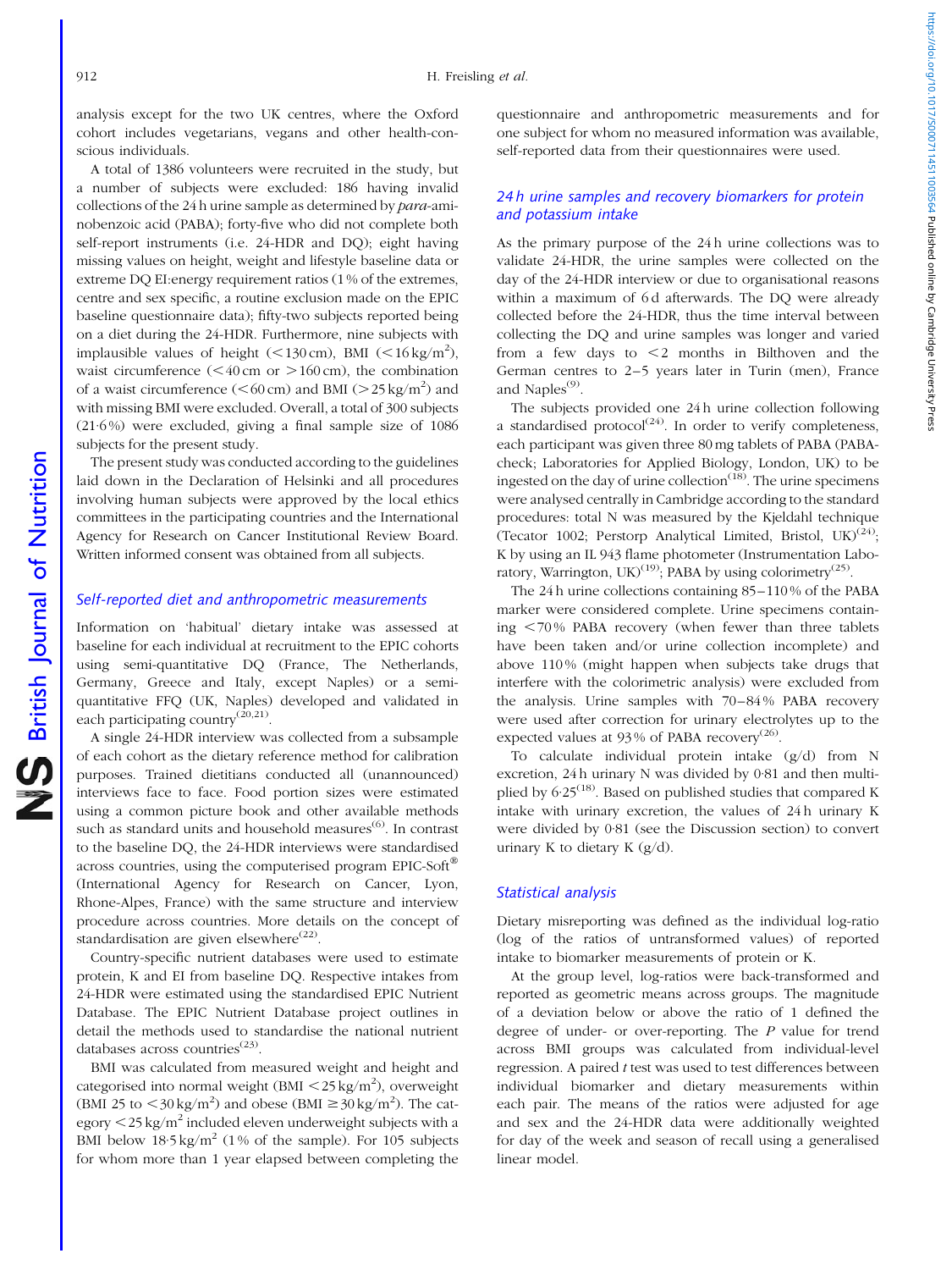Multiple linear regression analyses were used to predict mean log-ratios of reported intake to biomarkers of protein or K by BMI and to control for *a priori* defined covariates including age, sex, education and country (centre). We also performed the regression of each of the urinary measurements (biomarkers)  $v$ . the respective dietary measurements and BMI to estimate the proportion of the total variability (adjusted  $R^2$ ) of the biomarkers that can be accounted for by each of the dietary instruments after adjusting for age, sex and country. Urinary and dietary measurements were log-transformed to improve fit of the data (BMI values were untransformed). To show how much of the variability is accounted for by BMI,  $R^2$  values with and without adjustment for BMI were also calculated.

Sensitivity analyses were performed by excluding subjects with reported EI that were unlikely to represent either habitual intake or a randomly low intake according to Goldberg's tables for lower and upper limits of EI over BMR (EI:BMR). Energy under-reporters, i.e. 'low-energy reporters (LER)', have EI:BMR ratios that differ from an assumed moderate physical activity level of 1.55 by more than  $-2$  sp and energy over-reporters differ by more than  $+2$  sp. Variation in BMR and physical activity level, daily variation in EI and the number of days of diet assessment were taken into account<sup>(27)</sup>. Thus, different cut-offs were used for 24-HDR (one single observation per individual) and DQ (long-term habitual diet). Participants with an EI:BMR ratio lower than 0·88 or higher than 2·72 were excluded from the analysis of the 24-HDR: 110 under-reporters (10·1 %) and thirteen overreporters (1·2 %). On DQ, corresponding EI:BMR values were 1·14 for the lower limit and 2·10 for the upper limit,

British Journal of Nutrition

NS British Journal of Nutrition

leading to exclusions of 271 under-reporters (25·0 %) and 73 over-reporters  $(6.7\%)$ .

All reported P values are two-sided and statistical analyses were performed with SAS version 9.1 (SAS Institute, Cary, NC, USA) or STATA 11.1 (StataCorp, College Station, TX, USA).

#### **Results**

The study population consisted mainly of middle-aged people (range of mean age across centres: 51–60 years), except for men and women in The Netherlands and in Ragusa, who were younger (mean age in both centres: 48 years). The sample was 58% female, reflecting the different sex distributions in the EPIC study (approximately 70% women). When all countries were combined, 13% of the subjects were obese, 37 % were overweight and 50 % had a normal weight (Table 1). There was a large variation in the distribution of obesity across countries, ranging from 1% in France to 43% in Greece (data not shown). The personal characteristics and the intake of energy and macronutrients of the study population are summarised in Table 1. Table S1 of the supplementary material (available online at http:// www.journals.Cambridge.org/bjn) informs about the same variables, but with under- and over-reporters of EI excluded.

# Protein under-reporting by BMI group

[Tables 2 and 3](#page-4-0) show the geometric means of protein intake based on dietary self-report instruments (i.e. 24-HDR and DQ) and biomarker measurements as well as the

Table 1. Personal characteristics and daily intake\* of energy and macronutrients of 1086 adults (451 men and 635 women) participating in the European Prospective Investigation into Cancer and Nutrition calibration study by BMI group† (Mean values with their standard errors)

|                                   | All weights |            |        | Normal weight |        | Overweight | Obese    |            |
|-----------------------------------|-------------|------------|--------|---------------|--------|------------|----------|------------|
|                                   | Mean        | <b>SEM</b> | Mean   | SEM           | Mean   | <b>SEM</b> | Mean     | <b>SEM</b> |
| Age (years)                       | $53-4$      | 0.3        | $51-4$ | 0.4           | 54.7   | 0.4        | 57.3     | 0.7        |
| BMI $(kg/m2)$                     | 25.5        | 0.1        | 22.4   | 0.1           | 27.1   | 0.1        | 33.0     | 0.3        |
| Energy (kJ)                       | 8990        | 100        | 9020   | 140           | 9200   | 170        | 8250     | 270        |
| Protein                           |             |            |        |               |        |            |          |            |
| g                                 | 84.3        | $1-0$      | 82.3   | $1-3$         | 88.8   | $1-8$      | 79.1     | 2.7        |
| % kJ                              | $16-1$      | 0.1        | $15-7$ | 0.2           | $16-5$ | 0.2        | $16-4$   | 0.4        |
| Fat                               |             |            |        |               |        |            |          |            |
| g                                 | 83.0        | 1.2        | 83.3   | $1-7$         | 83.7   | 2.0        | $80 - 1$ | $3-1$      |
| $%$ kJ                            | 34.4        | 0.3        | 34.2   | 0.4           | 33.9   | 0.5        | $36-4$   | 0.9        |
| Carbohydrate                      |             |            |        |               |        |            |          |            |
| g                                 | 238.7       | 2.9        | 242.2  | 4.1           | 241.3  | 4.8        | 217.9    | 7.6        |
| % kJ                              | 45.0        | 0.3        | 45.5   | 0.4           | 44.3   | 0.5        | 44.6     | 0.8        |
| Alcohol                           |             |            |        |               |        |            |          |            |
| g                                 | $15-4$      | 0.8        | $15-3$ | 1.2           | 17.8   | 1.3        | $9 - 1$  | 2.4        |
| % kJ                              | $4-6$       | 0.2        | 4.5    | 0.3           | $5-2$  | 0.4        | 2.7      | 0.4        |
| Education (% of total)            |             |            |        |               |        |            |          |            |
| None/primary school               | 22          |            | 18     |               | 21     |            | 39       |            |
| Technical and professional school | 27          |            | 24     |               | 33     |            | 27       |            |
| Secondary school                  | 22          |            | 24     |               | 20     |            | 18       |            |
| University degree                 | 25          |            | 30     |               | 21     |            | 13       |            |
| Missing                           | 4           |            | 4      |               | 5      |            | 3        |            |

Calculated from 24 h dietary recalls.

† Normal weight (BMI < 25 kg/m<sup>2</sup>), n 541; overweight (BMI 25 to < 30 kg/m<sup>2</sup>), n 406; obese (BMI ≥30 kg/m<sup>2</sup>), n 139.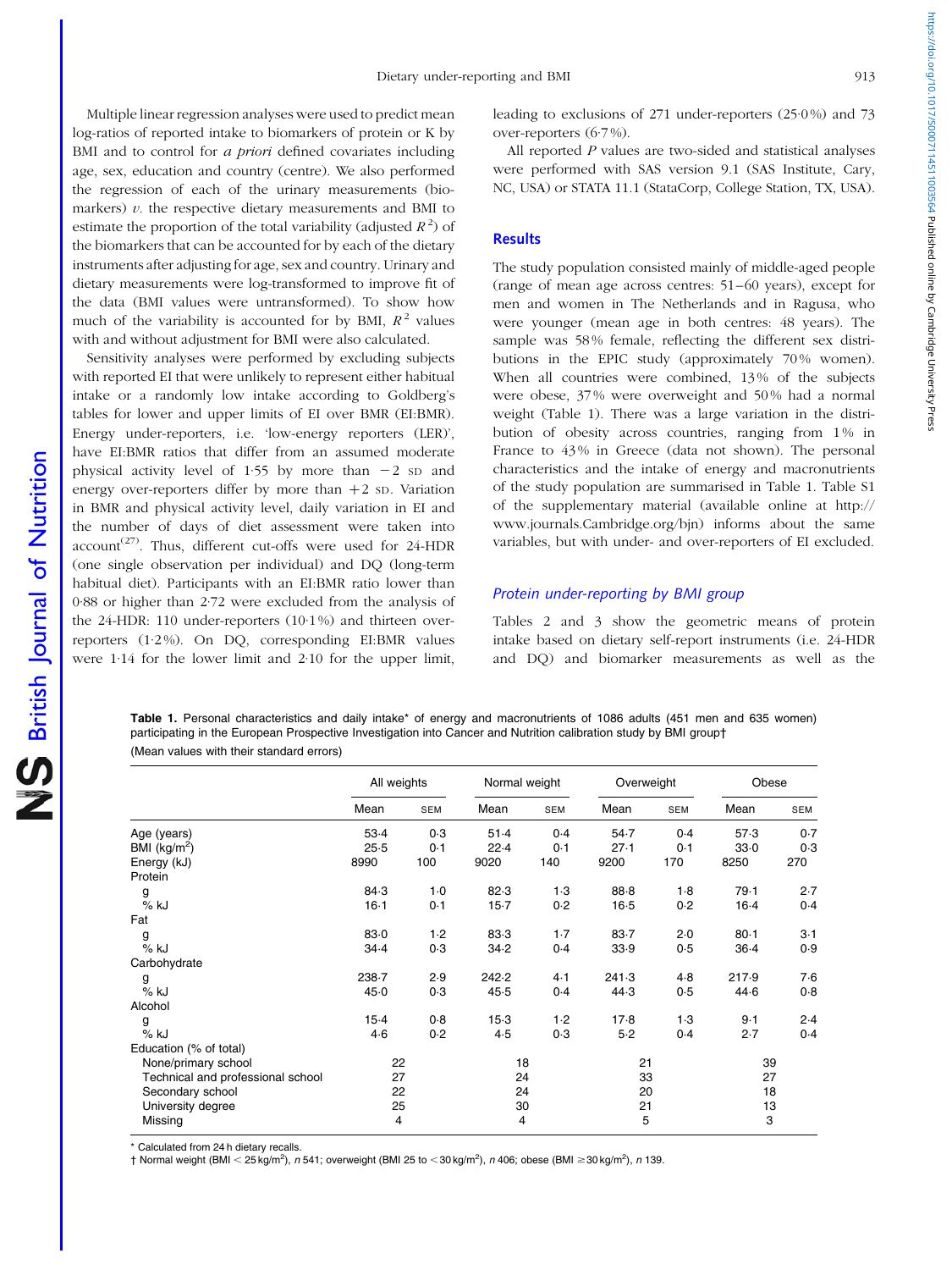<span id="page-4-0"></span>Table 2. Geometric means of protein intake based on biomarker measurements and dietary self-report instruments, and the respective ratios among adults in the European Prospective Investigation into Cancer and Nutrition calibration study by BMI group\*

(Mean values, 95 % confidence intervals, number of subjects and percentages)†

|                                             |          |             |          | All sub-populations combined |            |            |           |              |                      |
|---------------------------------------------|----------|-------------|----------|------------------------------|------------|------------|-----------|--------------|----------------------|
|                                             |          | All weights |          | Normal weight                | Overweight |            | Obese     |              |                      |
|                                             | Mean     | 95 % CI     | Mean     | 95 % CI                      | Mean       | 95 % CI    | Mean      | 95 % CI      | $P$ trend $\ddagger$ |
| No. of subjects                             |          | 1086        |          | 541                          |            | 406        |           | 139          |                      |
| PBM§ (g/d)                                  | $95 - 6$ | 93.7, 97.6  | 86.4     | 85-3, 89-6                   | $95 - 7$   | 93.2, 98.3 | $104 - 6$ | 100-4, 108-9 |                      |
| 24-HDR (g/d)                                | 81.9     | 78-8, 85-6  | 79.4     | 75.6, 83.1                   | 82.5       | 78-8, 86-9 | $83 - 8$  | 78-1, 90-0   |                      |
| $DQ$ (g/d)                                  | 86.3     | 84-4, 88-8  | 82.5     | 80.0, 85.0                   | $86-3$     | 83-8, 88-8 | 91.3      | 86.9, 95.6   |                      |
| Ratios                                      |          |             |          |                              |            |            |           |              |                      |
| 24-HDR:PBM                                  | 0.86     |             |          | 0.86<br>0.90                 |            |            | 0.004     |              |                      |
| P                                           |          | < 0.0001    |          | 0.72                         |            | < 0.005    |           | < 0.0001     |                      |
| DQ:PBM                                      |          | 0.90        | 0.94     |                              | 0.90       |            | 0.87      |              | 0.002                |
| P                                           |          | 0.58        | < 0.0001 |                              | 0.02       |            | 0.01      |              |                      |
| Ratios, under- and over-reporters excluded¶ |          |             |          |                              |            |            |           |              |                      |
| 24-HDR:PBM                                  |          | 0.90        |          | 0.90                         |            | 0.91       |           | 0.90         | 0.74                 |
| P                                           |          | 0.87        |          | 0.22                         |            | 0.73       |           | 0.01         |                      |
| DQ:PBM1                                     |          | 0.94        |          | 0.95                         |            | 0.95       |           | 0.91         | 0.23                 |
| P                                           |          | < 0.0001    |          | < 0.0001                     |            | 0.01       |           | 0.58         |                      |
| Under- and over-reporters                   |          |             |          |                              |            |            |           |              |                      |
| 24-HDR1                                     |          |             |          |                              |            |            |           |              |                      |
| n                                           |          | 123         |          | 40                           | 56         |            | 27        |              |                      |
| $\%$                                        |          | 11.3        |          | 7.4                          |            | $13-8$     |           | $19-4$       |                      |
| DQ1                                         |          |             |          |                              |            |            |           |              |                      |
| n                                           |          | 344         |          | 147                          | 144        |            | 53        |              |                      |
| $\%$                                        |          | $31 - 7$    |          | 27.2                         |            | 35.5       |           | $38 - 1$     |                      |

PBM, protein biomarker; 24-HDR, 24 h dietary recall; DQ, dietary questionnaire.

\* Normal weight (BMI < 25 kg/m<sup>2</sup>); overweight (BMI 25 to < 30 kg/m<sup>2</sup>); obese (BMI ≥ 30 kg/m<sup>2</sup>).

† All values are adjusted for age and sex; 24-HDR are additionally weighted for day of the week of recall and season.

‡ Calculated from individual-level regression using log-ratios.

§ Protein biomarker = urinary  $N/0.81 \times 6.25$ 

Faired t test of mean of differences between individual biomarker and dietary measurements (24-HDR and DQ) calculated from log-transformed values.

{ Exclusion of under- and over-reporters of energy intake according to Goldberg et al.(27) assuming a physical activity level of 1·55.

respective ratios. The ratios of reported intake to biomarker show a strongly significant  $(P=0.004)$  trend to a greater degree of under-reporting of protein intake with increasing BMI using 24-HDR, for men and women of all countries combined. For DQ-derived protein, the estimated trend was slightly less in magnitude but also strongly significant  $(P=0.002)$ . However, once under- and over-reporters of EI were excluded according to the Goldberg cut-off, there was no evidence of a systematic trend for under-reporting by BMI for either dietary method.

Considering men and women separately, the situation regarding a greater degree of under-reporting with increasing BMI was approximately the same for both sexes, although the trend in men was non-significant ( $P=0.18$ ), presumably due to stratification leading to reduced power. For women, but not for men, the DQ yielded mean protein estimates closer to the biomarker measurements across BMI groups than did the 24-HDR ([Table 3\)](#page-5-0).

The detailed results for protein and K stratified by country are given in Tables S2 and S3 and presented graphically in Fig. S1 (supplementary material for this article can be found at http://www.journals.Cambridge.org/bjn).

# Individual-level associations between protein underreporting and BMI

In the regression analysis, BMI was a significant predictor of the log-ratio of reported intake to biomarker of protein for

both dietary methods, after controlling for age, sex, education and country. With each unit  $(1\,\text{kg/m}^2)$  increase in BMI, the log-ratio decreased by  $-0.017$  (95% CI  $-0.018$ ,  $-0.016$ ) and  $-0.013$  (95% CI  $-0.015$ ,  $-0.012$ ) on 24-HDR and DQ, respectively (both  $P<0.0001$ ). After excluding under- and over-reporters of EI, BMI-related bias was attenuated to  $-0.007$  (95% CI  $-0.008$ ,  $-0.006$ ) and  $-0.008$  (95% CI  $-0.009$ ,  $-0.006$ ) for the 24-HDR and DQ, respectively (both  $P<0.0001$ ). For example, for the 24-HDR, an approximately 8 % increase in protein under-reporting for a five-unit increase in BMI would be attenuated to approximately 3 %.

The BMI effect on protein under-reporting did not differ for men and women as tested by interaction between BMI and sex ( $P=0.74$  on 24-HDR;  $P=0.20$  on DQ). Similarly, there was no evidence for an interaction between BMI and country on protein under-reporting ( $P=0.15$  on 24-HDR;  $P=0.29$  on DQ). Additional tests to compare the significance of the main effect for country with and without adjustment for BMI showed that the country effect on the validity for the two instruments was independent of the BMI effect for both protein and K (data not shown).

The coefficient of determination was marginally higher on 24-HDR when compared with DQ when performing the regression of protein biomarker  $v$ . reported intake and BMI (adjusted  $R^2$  0.33 v. 0.31). The partial  $R^2$  of BMI was 0.06 and 0·04 on 24-HDR and DQ, respectively; thus, BMI explained 6 and 4 % of the variability in protein biomarker.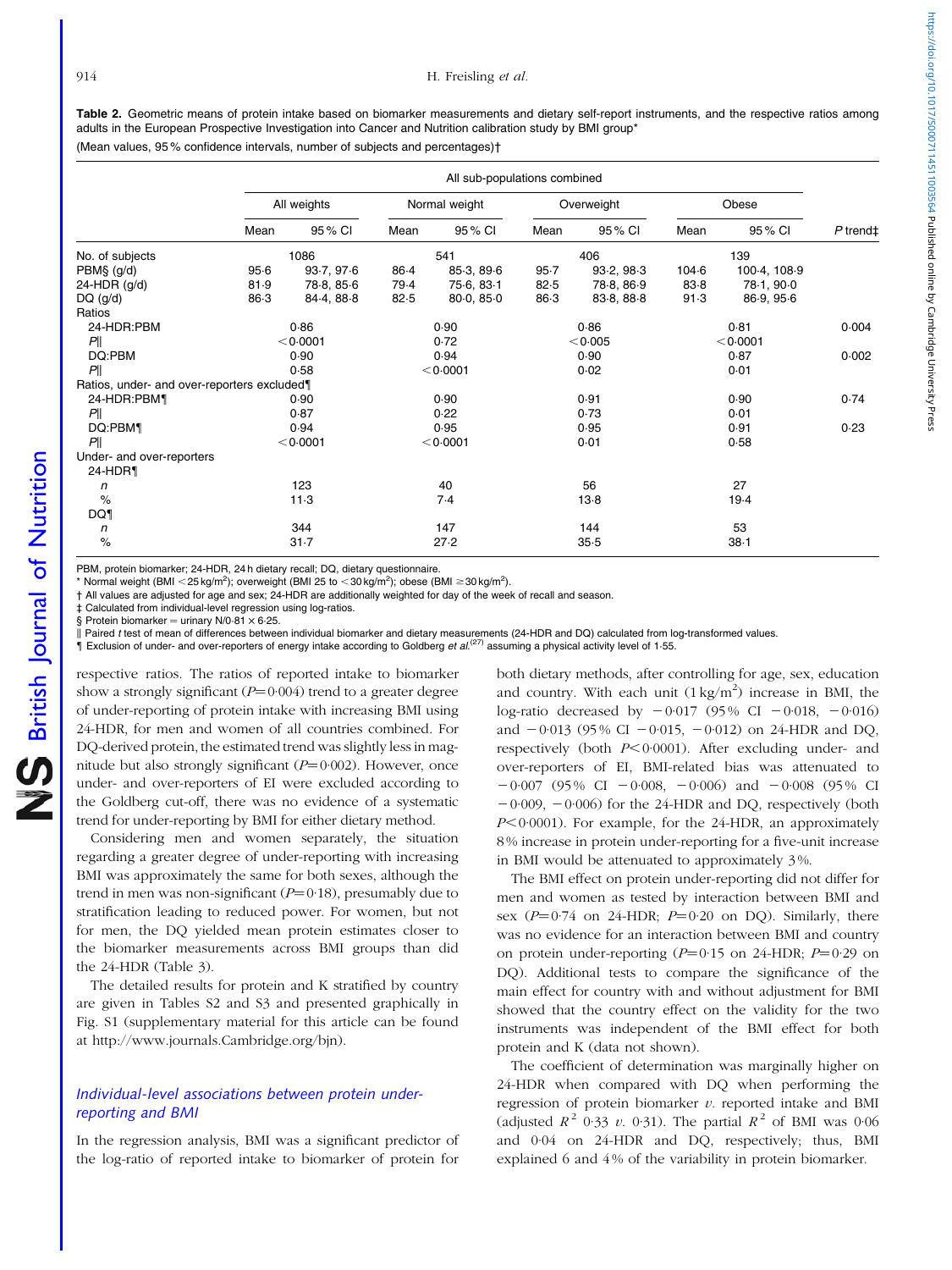<span id="page-5-0"></span>

|                                             |           | All weights  |          | Normal weight |           | Overweight   |        | Obese        |            |
|---------------------------------------------|-----------|--------------|----------|---------------|-----------|--------------|--------|--------------|------------|
|                                             | Mean      | 95% CI       | Mean     | 95 % CI       | Mean      | 95 % CI      | Mean   | 95% CI       | $P$ trend‡ |
| Men                                         |           |              |          |               |           |              |        |              |            |
| No. of subjects                             |           | 451          |          | 178           |           | 217          |        | 56           |            |
| $PBM$$ (g/d)                                | $106 - 4$ | 103-1, 109-9 | 97.3     | 93-4, 101-3   | $105 - 1$ | 101-3, 109-0 | 117.9  | 110-6, 125-7 |            |
| 24-HDR $(g/d)$                              | $95 - 6$  | 89-4, 102-5  | $93 - 8$ | 86-3, 101-9   | 94.4      | 87-5, 101-9  | 99.4   | 88-8, 110-6  |            |
| $DQ$ (g/d)                                  | $90-6$    | 87-5, 93-8   | $85-0$   | 81-3, 89-4    | 89.4      | 85.6, 93.1   | 96.9   | 90-0, 103-8  |            |
| Ratios                                      |           |              |          |               |           |              |        |              |            |
| 24-HDR:PBM                                  |           | 0.89         |          | 0.96          |           | 0.89         |        | 0.82         | 0.18       |
| P                                           |           | 0.04         |          | 0.27          |           | 0.12         |        | < 0.005      |            |
| DQ:PBM                                      |           | 0.85         |          | 0.88          |           | 0.85         |        | 0.82         | 0.009      |
| P                                           |           | < 0.0001     |          | 0.02          |           | < 0.0001     |        | < 0.005      |            |
| Ratios, under- and over-reporters excluded¶ |           |              |          |               |           |              |        |              |            |
| 24-HDR:PBM1                                 |           | 0.92         |          | 0.92          |           | 0.91         |        | 0.91         | 0.75       |
| $P\ $                                       |           | 0.73         |          | 0.32          |           | 0.65         |        | 0.15         |            |
|                                             |           |              |          |               |           |              |        |              |            |
| DQ:PBM¶                                     |           | 0.89<br>0.30 |          | 0.89<br>0.41  |           | 0.92<br>0.88 |        | 0.86<br>0.16 | 0.99       |
| $P\ $                                       |           |              |          |               |           |              |        |              |            |
| Under- and over-reporters                   |           |              |          |               |           |              |        |              |            |
| 24-HDR1                                     |           |              |          |               |           |              |        |              |            |
| $\sqrt{n}$                                  |           | 42           |          | 10            |           | 22           |        | 10           |            |
| $\%$                                        |           | 9.3          |          | 5.6           |           | $10-1$       |        | 17.9         |            |
| DQ1                                         |           |              |          |               |           |              |        |              |            |
| $\sqrt{n}$                                  |           | 153          |          | 55            |           | 78           |        | 20           |            |
| $\%$                                        |           | 33.9         |          | $30-1$        |           | 35.9         |        | $35 - 7$     |            |
| Women                                       |           |              |          |               |           |              |        |              |            |
| No. of subjects                             |           | 635          |          | 363           |           | 189          |        | 83           |            |
| $PBM\$ $(g/d)$                              | 84.5      | 82-3, 86-9   | 77.2     | 74-8, 79-7    | 85.3      | 82-1, 88-7   | 91.7   | 87.0, 96.6   |            |
| $24-HDR$ (g/d)                              | 69.4      | 65.6, 73.8   | 66.9     | 63.1, 71.3    | $70-6$    | 65.6, 75.6   | $70-6$ | 64-4, 77-5   |            |
| $DQ$ ( $g/d$ )                              | 78-8      | 76-3, 81-3   | 75.6     | 73-1, 78-8    | 78.1      | 75-0, 81-9   | 82.5   | 77-5, 87-5   |            |
| Ratios                                      |           |              |          |               |           |              |        |              |            |
| 24-HDR:PBM                                  |           | 0.82         |          | 0.86          |           | 0.82         |        | 0.79         | 0.05       |
| P                                           |           | < 0.005      |          | 0.76          |           | 0.01         |        | < 0.0001     |            |
| DQ:PBM                                      |           | 0.93         |          | 0.98          |           | 0.92         |        | 0.90         | 0.004      |
| P                                           |           | < 0.0001     |          | < 0.0001      |           | 0.33         |        | 0.44         |            |
| Ratios, under- and over-reporters excluded  |           |              |          |               |           |              |        |              |            |
| 24-HDR:PBM¶                                 |           | 0.88         |          | 0.87          |           | 0.89         |        | 0.88         | 0.60       |
| P                                           |           | 0.93         |          | 0.42          |           | $1-00$       |        | 0.01         |            |
| DQ:PBM¶                                     |           | 0.96         |          | $1-00$        |           | 0.95         |        | 0.92         | 0.03       |
| P                                           |           | < 0.0001     |          | < 0.0001      |           | < 0.005      |        | 0.52         |            |
| Under- and over-reporters                   |           |              |          |               |           |              |        |              |            |
| 24-HDR¶                                     |           |              |          |               |           |              |        |              |            |
| n                                           |           | 81           |          | 30            |           | 34           |        | 17           |            |
| $\%$                                        |           | 12.8         |          | $8-3$         |           | $18-0$       |        | 20.5         |            |
| DQ1                                         |           |              |          |               |           |              |        |              |            |
| $\sqrt{n}$                                  |           | 191          |          | 92            |           | 66           |        | 33           |            |
| $\%$                                        |           | $30-1$       |          | $25-3$        |           | 34.9         |        | 39.8         |            |
|                                             |           |              |          |               |           |              |        |              |            |

PBM, protein biomarker; 24-HDR, 24 h dietary recall; DQ, dietary questionnaire.

\* Normal weight (BMI < 25 kg/m<sup>2</sup>); overweight (BMI 25 to < 30 kg/m<sup>2</sup>); obese (BMI ≥ 30 kg/m<sup>2</sup>).

† All values are adjusted for age; 24-HDR are additionally weighted for day of the week of recall and season.

‡ Calculated from individual-level regression using log-ratios.

§ Protein biomarker = urinary  $N/0.81 \times 6.25$ .

II Paired t test of mean of differences between individual biomarker and dietary measurements (24-HDR and DQ) calculated from log-transformed values.

{ Exclusion of under- and over-reporters of energy intake according to Goldberg et al.(27), assuming a physical activity level of 1·55.

#### Potassium under-reporting by BMI group

[Table 4](#page-6-0) shows a borderline significant ( $P=0.05$ ) trend of K under-reporting with increasing BMI using 24-HDR, for men and women of all countries combined. After stratification by sex, a non-significant tendency towards BMI-related underreporting remained for both men and women ([Table 5\)](#page-7-0).

On DQ, there was no significant trend across BMI groups either overall or considering men and women separately. Exclusion of under- and over-reporters of EI removed any evidence of a systematic trend also on 24-HDR.

# Individual-level associations between potassium under-reporting and BMI

From regression analysis of the log-ratio of reported K intake to K biomarker on BMI, both dietary self-report instruments showed a similar inverse relationship with BMI, controlling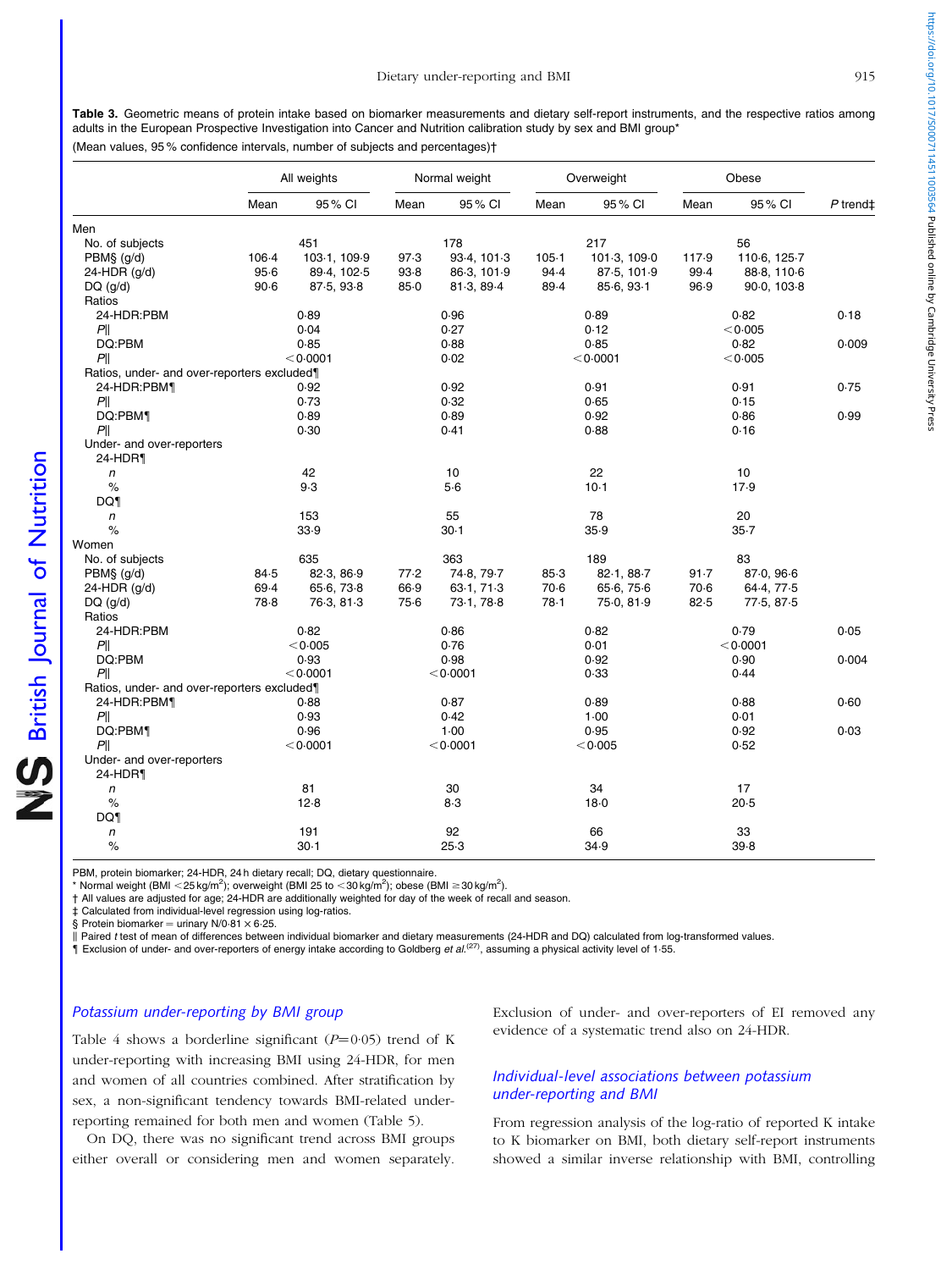<span id="page-6-0"></span>Table 4. Geometric means of potassium intake based on biomarker measurements and dietary self-report instruments, and the respective ratios among adults in the European Prospective Investigation into Cancer and Nutrition calibration study by BMI group\*

(Mean values, 95 % confidence intervals, number of subjects and percentages)†

|                                            |             |          |        | All sub-populations combined |       |            |       |          |                      |
|--------------------------------------------|-------------|----------|--------|------------------------------|-------|------------|-------|----------|----------------------|
|                                            | All weights |          |        | Normal weight                |       | Overweight | Obese |          |                      |
|                                            | Mean        | 95 % CI  | Mean   | 95% CI                       | Mean  | 95 % CI    | Mean  | 95 % CI  | $P$ trend $\ddagger$ |
| No. of subjects                            |             | 1055     |        | 528                          | 394   |            | 133   |          |                      |
| KBM§ (g/d)                                 | $3-4$       | 3.3, 3.5 | $3-3$  | 3.2, 3.4                     | $3-5$ | 3.4, 3.6   | $3-5$ | 3.3, 3.7 |                      |
| 24-HDR (g/d)                               | $3-4$       | 3.3, 3.6 | $3-4$  | 3.3, 3.6                     | $3-5$ | 3.3, 3.7   | $3-4$ | 3.1, 3.6 |                      |
| $DQ$ (g/d)                                 | $3-6$       | 3.5, 3.6 | $3-4$  | 3.3, 3.5                     | $3-6$ | 3.5, 3.7   | $3-7$ | 3.5, 3.8 |                      |
| Ratios                                     |             |          |        |                              |       |            |       |          |                      |
| 24-HDR:KBM                                 | 0.99        |          |        | 1.02<br>1.01                 |       | 0.94       |       | 0.05     |                      |
| P                                          |             | 0.10     | 0.99   |                              | 0.30  |            | 0.02  |          |                      |
| DQ:KBM                                     |             | $1-00$   | $1-00$ |                              | 0.99  |            | 1.01  |          | 0.94                 |
| P                                          |             | 0.93     |        | 0.22                         | 0.34  |            | 0.61  |          |                      |
| Ratios, under- and over-reporters excluded |             |          |        |                              |       |            |       |          |                      |
| 24-HDR:KBM                                 |             | $1-03$   |        | 1.01                         |       | 1.06       |       | 1.01     | 0.39                 |
| P                                          |             | 0.17     |        | 0.63                         |       | 0.10       |       | 0.98     |                      |
| DQ:KBM¶                                    |             | 1.02     |        | $1-00$                       |       | 1.03       |       | 1.02     | 0.29                 |
| P                                          |             | < 0.005  |        | 0.02                         |       | 0.01       |       | 0.81     |                      |
| Under- and over-reporters                  |             |          |        |                              |       |            |       |          |                      |
| 24-HDR¶                                    |             |          |        |                              |       |            |       |          |                      |
| n                                          |             | 120      |        | 39                           | 55    |            | 26    |          |                      |
| $\%$                                       |             | $11-4$   |        | 7.4                          |       | $14-0$     |       | $19-6$   |                      |
| DQ1                                        |             |          |        |                              |       |            |       |          |                      |
| n                                          |             | 335      |        | 146                          |       | 138        |       | 51       |                      |
| $\%$                                       |             | $31 - 8$ |        | 27.7                         |       | $35 - 0$   |       | $38-4$   |                      |

KBM, potassium biomarker; 24-HDR, 24 h dietary recall; DQ, dietary questionnaire.

\* Normal weight (BMI < 25 kg/m<sup>2</sup>); overweight (BMI 25 to < 30 kg/m<sup>2</sup>); obese (BMI ≥ 30 kg/m<sup>2</sup>).

† All values are adjusted for age and sex; 24-HDR are additionally weighted for day of the week of recall and season.

‡ Calculated from individual-level regression using log-ratios.

§ Potassium biomarker = urinary  $K/0.81$ .

k Paired t test of mean of differences between individual biomarker and dietary measurements (24-HDR and DQ) calculated from log-transformed values.

{ Exclusion of under- and over-reporters of energy intake according to Goldberg et al.(27) assuming a physical activity level of 1·55.

for age, sex, education and country. With each unit increase  $(1 \text{ kg/m}^2)$  in BMI, the log-ratio decreased by  $-0.007$  (95%) CI  $-0.009$ ,  $-0.006$ ;  $P<0.0001$ ) using the 24-HDR and by  $-0.002$  (95% CI  $-0.004$ ,  $-0.001$ ;  $P<0.01$ ) for the DO. Exclusion of under- and over-reporters of EI attenuated the BMI-related bias on 24-HDR to  $-0.002$  (95% CI  $-0.004$ ,  $-0.001$ :  $P \le 0.01$ ), and it was no longer statistically significant for the DQ ( $\beta$  = 0·001; 95 % CI - 0·001, 0·003; P=0·30).

As for protein, the BMI effect on K under-reporting did not differ for men and women; tested by interaction between BMI and sex ( $P=0.22$  on 24-HDR;  $P=0.29$  on DQ). Similarly, there was no evidence of heterogeneity in the BMI effect between countries as measured by interaction between BMI and country on K under-reporting  $(P=0.75$  on 24-HDR;  $P=0.29$ on  $DO$ ).

The coefficient of determination was substantially higher for 24-HDR when compared with DQ when performing the regression of K biomarker  $v$ . reported K intake and BMI (adjusted  $R^2$  0.28 v. 0.15). BMI explained only about 1% of the variability in K biomarker on both dietary methods.

## Low-energy reporters and BMI

The probability that a subject was identified as a LER according to the Goldberg cut-off increased by 66 % for each five-unit increase in BMI adjusted for age, sex, education and country (OR from logistic regression: 1·66; 95 % CI 1·31,  $2.10: P \leq 0.0005$ ).

#### **Discussion**

The focus of the present study was mainly on possible between-country differences in BMI-related dietary reporting errors because the same dietary self-report instrument, even if standardised, administered in diverse populations could lead to errors varying both in size and direction. Differential misreporting related to BMI and other person-specific biases have been shown to seriously distort measurement error correction procedures in nutritional epidemiological studies<sup> $(2,10)$ </sup>. This problem would be amplified in a multicentre study setting if the effect of BMI differed between centres (countries).

From the ratios of self-reported intake to biomarker measurements, a trend towards increasing under-reporting of both protein and K intake with increasing BMI was apparent on both dietary self-report instruments (i.e. 24-HDR and DQ). These observed differences in the validity of reporting protein and K intake with changing BMI are similar to those described in previous studies, which generally were conducted among less heterogeneous population groups<sup> $(12,15,24,28,29)$ </sup>. The present study differed from the previous ones in that it recruited participants from twelve European regions (six European countries) with a large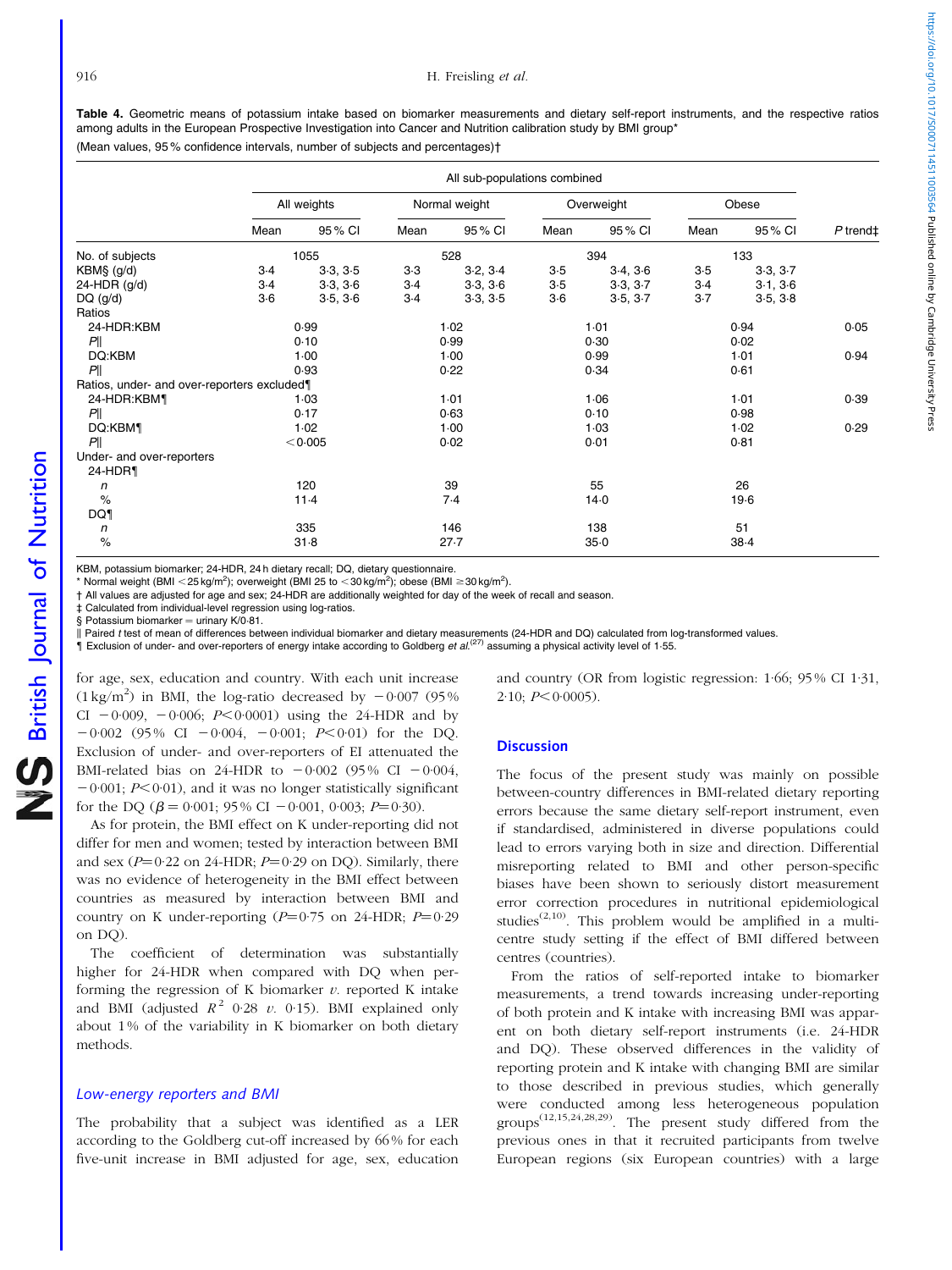<span id="page-7-0"></span>Table 5. Geometric means of potassium intake based on biomarker measurements and dietary self-report instruments, and the respective ratios among adults in the European Prospective Investigation into Cancer and Nutrition calibration study by sex and BMI group\*

(Mean values, 95 % confidence intervals, number of subjects and percentages)†

|                                             | All weights |          | Normal weight |          | Overweight |          | Obese |          |            |
|---------------------------------------------|-------------|----------|---------------|----------|------------|----------|-------|----------|------------|
|                                             | Mean        | 95% CI   | Mean          | 95 % CI  | Mean       | 95 % CI  | Mean  | 95% CI   | $P$ trend‡ |
| Men                                         |             |          |               |          |            |          |       |          |            |
| No. of subjects                             |             | 433      |               | 172      |            | 210      |       | 51       |            |
| KBM§ (g/d)                                  | $3-6$       | 3.4, 3.7 | $3-5$         | 3.4, 3.7 | $3-6$      | 3.4, 3.8 | $3-6$ | 3.3, 4.0 |            |
| $24-HDR$ (g/d)                              | $3-8$       | 3.6, 4.1 | 3.9           | 3.6, 4.2 | 3.9        | 3.6, 4.2 | $3-7$ | 3.3, 4.2 |            |
| $DQ$ ( $g/d$ )                              | $3-7$       | 3.5, 3.8 | $3-6$         | 3.4, 3.7 | $3-6$      | 3.5, 3.8 | $3-8$ | 3.5, 4.1 |            |
| Ratios                                      |             |          |               |          |            |          |       |          |            |
| 24-HDR:KBM                                  |             | 1.04     |               | 1.08     |            | $1-10$   |       | 0.96     | 0.17       |
| P                                           |             | 0.56     |               | 0.34     |            | 0.43     |       | 0.21     |            |
| DQ:KBM                                      |             | 0.97     |               | 0.96     |            | 0.97     |       | 0.99     | 0.64       |
| PII                                         |             | 0.01     |               | 0.06     |            | 0.09     |       | 0.38     |            |
| Ratios, under- and over-reporters excluded¶ |             |          |               |          |            |          |       |          |            |
| 24-HDR:KBM                                  |             | 1.05     |               | $1-03$   |            | 1.12     |       | 1.01     | 0.50       |
| P                                           |             | 0.02     |               | 0.58     |            | < 0.005  |       | 0.93     |            |
| DQ:KBM1                                     |             | 0.98     |               | 0.94     |            | 1.01     |       | 0.99     | 0.15       |
| P                                           |             | 0.82     |               | 0.29     |            | 0.27     |       | 0.59     |            |
| Under- and over-reporters                   |             |          |               |          |            |          |       |          |            |
| 24-HDR¶                                     |             |          |               |          |            |          |       |          |            |
| $\sqrt{n}$                                  |             | 40       |               | 10       |            | 21       |       | 9        |            |
| $\%$                                        |             | 9.2      |               | $5-8$    |            | $10-0$   |       | $17-7$   |            |
| DQ1                                         |             |          |               |          |            |          |       |          |            |
| $\sqrt{n}$                                  |             | 147      |               | 54       |            | 75       |       | 18       |            |
| $\frac{1}{\alpha}$                          |             | 33.9     |               | $31 - 4$ |            | $35 - 7$ |       | $35-3$   |            |
| Women                                       |             |          |               |          |            |          |       |          |            |
| No. of subjects                             |             | 622      |               | 356      |            | 184      |       | 82       |            |
| KBM§ (g/d)                                  | $3-2$       | 3.1, 3.3 | $3-0$         | 2.9, 3.2 | $3-3$      | 3.1, 3.4 | $3-3$ | 3.0, 3.5 |            |
| 24-HDR (g/d)                                | $3-1$       | 2.9, 3.3 | $3-0$         | 2.9, 3.2 | $3-2$      | 3.0, 3.4 | $3-1$ | 2.8, 3.4 |            |
| $DQ$ (g/d)                                  | $3-4$       | 3.3, 3.5 | $3-3$         | 3.1, 3.4 | $3-4$      | 3.3, 3.6 | $3-5$ | 3.3, 3.7 |            |
| Ratios                                      |             |          |               |          |            |          |       |          |            |
| 24-HDR:KBM                                  |             | 0.95     |               | 0.98     |            | 0.95     |       | 0.92     | 0.12       |
| P                                           |             | < 0.005  |               | 0.46     |            | < 0.005  |       | 0.05     |            |
| DQ:KBM                                      |             | 1.02     |               | 1.04     |            | $1-00$   |       | 1.03     | 0.55       |
| P                                           |             | 0.02     |               | 0.01     |            | 0.73     |       | 0.95     |            |
| Ratios, under- and over-reporters excluded¶ |             |          |               |          |            |          |       |          |            |
| 24-HDR:KBM                                  |             | 1.01     |               | 1.00     |            | $1-00$   |       | 1.01     | 0.85       |
| PII                                         |             | 0.65     |               | 0.86     |            | 0.29     |       | 0.92     |            |
| DQ:KBM1                                     | 1.05        |          | 1.06          |          | 1.05       |          | 1.05  |          | 0.90       |
| P <sub>  </sub>                             | < 0.0001    |          | < 0.005       |          |            | 0.01     | 0.42  |          |            |
| Under- and over-reporters                   |             |          |               |          |            |          |       |          |            |
| 24-HDR¶                                     |             |          |               |          |            |          |       |          |            |
| $\sqrt{n}$                                  |             | 80       |               | 29       |            | 34       |       | 17       |            |
| $\%$                                        |             | 12.9     |               | 8.2      |            | $18-5$   |       | $20-7$   |            |
| DQ1                                         |             |          |               |          |            |          |       |          |            |
| n                                           |             | 188      |               | 92       |            | 63       |       | 33       |            |
| $\%$                                        |             | 30.2     |               | $25-8$   |            | 34.2     |       | 40.2     |            |

KBM, potassium biomarker; 24-HDR, 24 h dietary recall; DQ, dietary questionnaire.

\* Normal weight (BMI < 25 kg/m<sup>2</sup>); overweight (BMI 25 to < 30 kg/m<sup>2</sup>); obese (BMI ≥ 30 kg/m<sup>2</sup>).

† All values are adjusted for age; 24-HDR are additionally weighted for day of the week of recall and season.

‡ Calculated from individual-level regression using log-ratios.

§ Potassium biomarker = urinary  $K/O.81$ .

Il Paired t test of mean of differences between individual biomarker and dietary measurements (24-HDR and DQ) calculated from log-transformed values.

 $\hat{\textbf{q}}$  Exclusion of under- and over-reporters of energy intake according to Goldberg et al.<sup>(27)</sup>, assuming a physical activity level of 1-55.

geographical variation and with a greater diversity in their dietary patterns<sup>(30,31)</sup>. The results indicate that the effect of BMI on protein and K under-reporting did not differ between countries, neither using the 24-HDR nor the DQ. This is encouraging and suggests that measurement error correction procedures that adjust for BMI-specific biases should perform equally well across diverse populations in multi-centre studies, at least in the EPIC study. The differences in under-reporting of protein intake between the countries included in the present analysis have been described in Slimani et  $al$ .<sup>(9)</sup>.

The present study also shows that exclusion of individuals who probably misreported EI according to Goldberg *et al.*<sup>(27)</sup> removed any evidence of BMI-related bias at the group level and at least attenuated its degree at the individual level for both protein and K on both dietary assessment methods. The main explanation for this finding is that among overweight and obese individuals, there was a higher proportion of 'LER' who also under-reported protein and K. This may in turn either be explained by a higher sensitivity of the Goldberg cut-off in individuals with a higher BMI as they possibly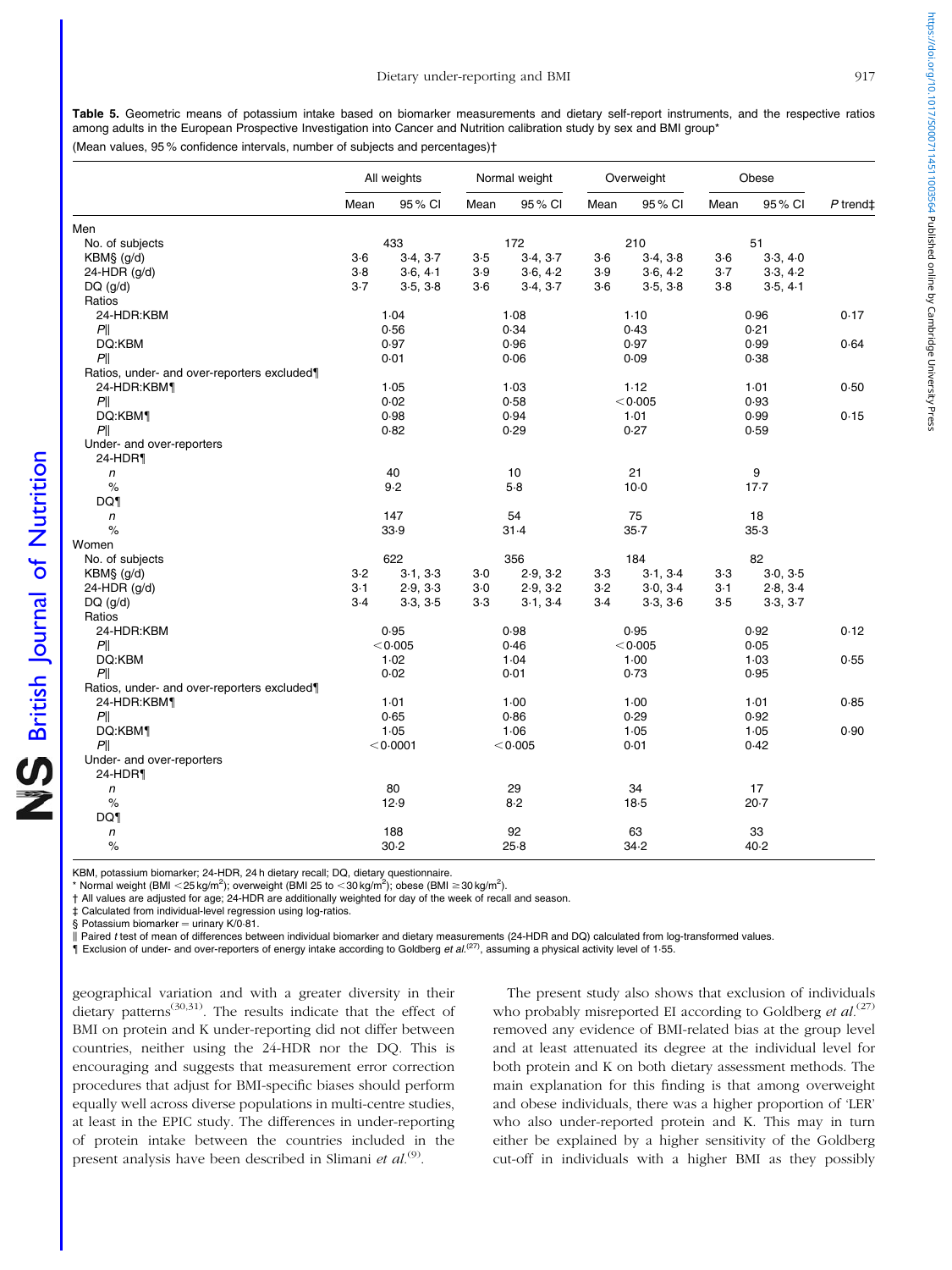under-report from lower energy requirements due to lower physical activity such that their EI:BMR ratios are below the cut-off for an assumed physical activity level of 1·55 or by less differential (mis-) reporting of foods. However, the latter seems rather unlikely as dietary under-reporting by obese individuals has already been described as being selective $(12)$ . Although the Goldberg cut-off has limitations when applied at the individual level because of its low sensitivity<sup>(32)</sup>, the present results suggest that its application may be an option to ameliorate the problem of differential misreporting with increasing BMI. It may therefore be conceivable to apply exclusions to overweight and obese individuals only as a straightforward procedure to minimise bias in a dataset. As recommended by  $Black<sup>(32)</sup>$ , individuals should also be assigned into appropriate physical activity level categories for calculating the Goldberg cut-off in order to increase its sensitivity, which, however, was out of the scope of the present study. On the other hand, it might be impossible to exclude about one-third of a sample from the analysis, which would be the case according to the present DQ data. For 24-HDR, the problem seems not as extreme, but exclusion of about 10–20 % of a sample would still considerably reduce the power of a study and may specifically exclude (obese) subjects whose diets are of particular interest in relation to diseases.

Using energy-adjusted nutrient intake is an alternative approach for bias correction. Stallone *et al.*<sup>(33)</sup> compared the performance of both approaches in assessing sociodemographic differences in nutrient intake. They argued that energy adjustment was preferable to excluding LER, mainly because exclusions were highest among lower sociodemographic levels leading to selection bias. Restricting the analysis to plausible energy reporters only may, of course, reduce external validity or generalisability of study findings. However, a primary requirement of a generalisable study is internal validity<sup>(34)</sup>, which seems to be increased by the exclusion of LER. Whether more complex measurement error models, which adjust for BMI-specific bias<sup> $(14)$ </sup>, would be a way out of that dilemma needs further evaluation.

Under-reporting of protein intake is also indicative of a degree of under-reporting of EI, while the use of LER does not necessarily identify under-reporting of protein intake to the same extent due to differential reporting of foods $^{(8)}$ . This implies that energy-adjusted protein intake may still differ between LER and non-LER. In contrast to previous studies<sup> $(24,35)$ </sup>, we found similar energy-adjusted protein intake (% kJ) across BMI groups, confirming that energy adjustment may indeed remove some of the measurement error<sup>(2)</sup>. This is in line with findings of Lissner *et al.*<sup>(15)</sup>, who showed that correlations between reported protein intake and protein biomarker in obese groups were improved relative to non-obese after energy adjustment. However, this does not exclude non-measured relative changes among the other macronutrients – i.e. fat, carbohydrate and alcohol – due to possible differential reporting of foods.

Compared with protein intake, BMI-related under-reporting of K intake was of a smaller magnitude at the individual level on both instruments, suggesting some food-specific misreporting. The weaker or absent group-level evidence of

BMI-related K under-reporting is presumably attributable to loss of power due to categorisation. We explored K misreporting also by evaluating under-reporting of the ratio of K:protein as a proxy for energy-adjusted K intake, which confirmed that relative to protein, K under-reporting was less in magnitude, but still significantly predicted by BMI at the individual level on both methods and in both sexes (data not shown). Differential reporting of nutrients is possibly related to differential reporting of its food sources. In the EPIC study populations, the major food sources of protein and K differ to some extent, thus differential under-reporting of these nutrients is conceivable. Food sources for K from diet are fruits and vegetables (approximately 26 %), non-alcoholic beverages (approximately 14 %), cereals and products (approximately 13 %), meats and products (approximately 13 %) and dairy products (approximately 12 %)(36). In contrast, protein sources are between 55 and 73 % of animal origin (not counting the UK health-conscious group) and between 24 and 39 % of plant origin, mostly from cereals (approximately 20 %) and less from fruits and vegetables (approximately  $6\%/6^{37}$ ). Although it was not possible to determine whether specific foods were systematically under- or over-reported, we know from the literature that DQ tend to overestimate specific foods, particularly vegetables<sup> $(11,38)$ </sup> and that LER tend to report more socially desirable foods, including fruits and vegetables<sup>(8)</sup>. We may speculate that these 'good' foods, which tend to have a higher K content, are more often over-reported. However, as with almost all other nutrients, K intake is also related to EI (Pearson's  $r$  between intake of K and energy on 24-HDR and DQ were both 0.64, both  $P \le 0.001$ ). Thus, the proportion of LER who simultaneously under-report K intake is still higher when compared with LER who differentially report K intake and those individuals are more likely to be overweight or obese. The latter is supported by the results of Zhang et  $al^{(28)}$ , who showed that under-reporting of K intake was more prevalent in subjects with a higher BMI while subjects with a lower BMI more frequently overreported.

The differential reporting of protein and K intake might also be attributable to differences in the validity of the two respective biomarkers. There is more uncertainty about the proportion of K intake excreted into urine when compared with N. We found a considerable between-study variation of urinary K excretion  $(0.76-0.89)^{(19,39,40-44)}$ , and we used the crude mean (0·81) of those studies to correct for extra-renal losses of K. If this factor was, for example, too large, then K excretion would be underestimated, leading to a false conclusion that K intake was not or to a lesser extent underreported. However, the use of different correction factors (data not shown) did not change the strength of the association between BMI and K under-reporting. This has similarly been shown by Zhang et  $al^{(28)}$ .

Similar to the results of the Observing Protein and Energy Nutrition study<sup>(3,10)</sup>, we found that a single 24-HDR predicted protein intakes at the individual level almost as well as DQ across BMI categories including obese subgroups and outperformed DQ in predicting K intakes (results of stratification by BMI group are not shown, but they are similar to the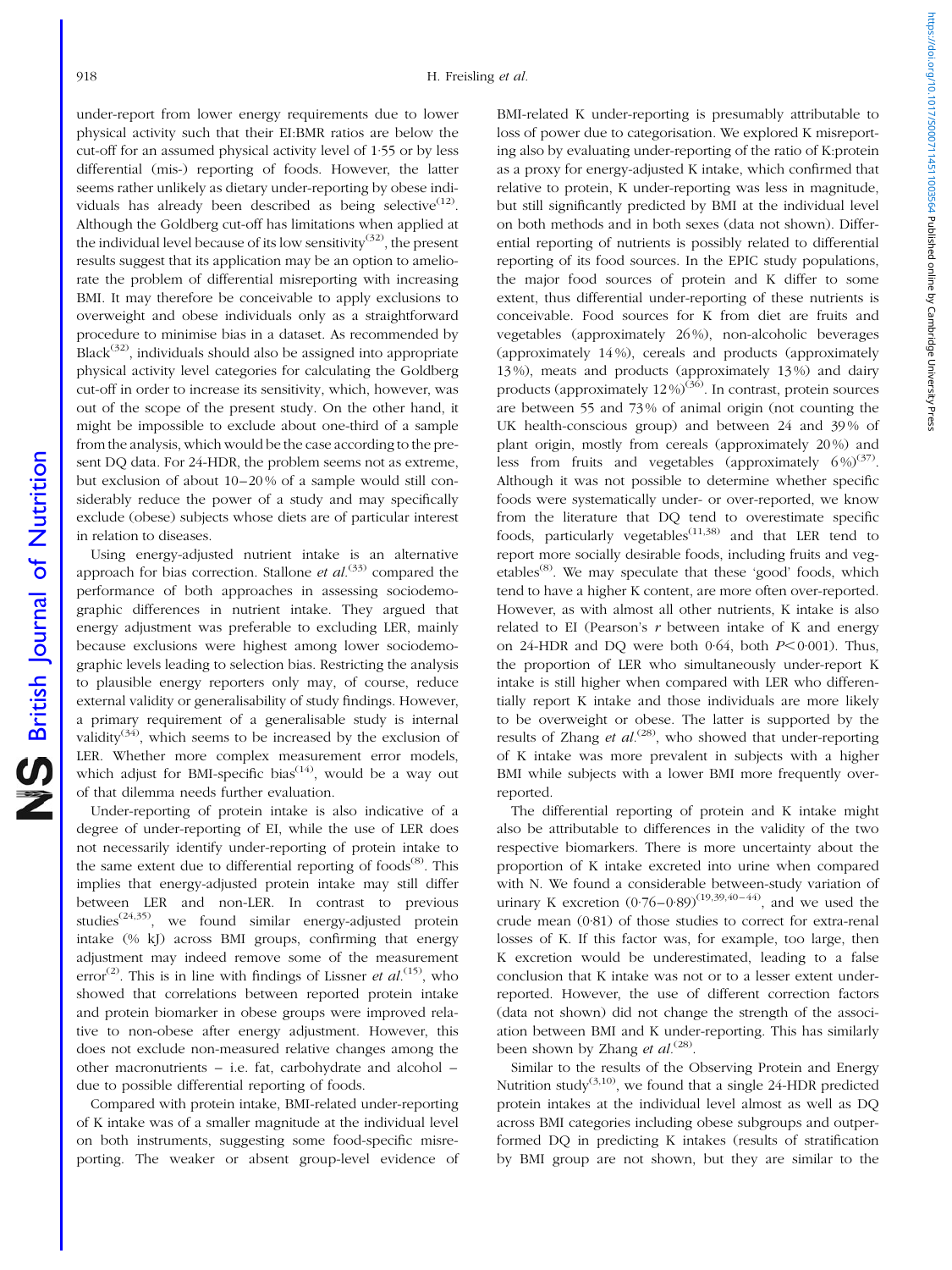combined analysis). Differences in the performance of the two dietary methods in the present study may be explained by the high degree of standardisation of the 24-HDR across countries within the EPIC calibration study when compared with country-specific DQ. For other nutrients, with higher daily within-person variation in intakes, DQ might perform better relative to 24-HDR.

The two dietary self-report instruments differed slightly between men and women in estimating mean intakes, although the effect of BMI on misreporting was the same for both sexes. In women, the DQ seems to yield higher mean intakes of protein and K that were closer to the biomarkerbased measurements across BMI categories when compared with 24-HDR.

Among the limitations of the study are that the convenience sample was not recruited from all centres of the EPIC study. Thus, caution should be taken in the extrapolation of the data to the whole EPIC cohort or general population. Furthermore, due to the small number of participants at the country (centre) level, results may be less consistent in the stratified analysis. Another limitation concerns the collection of the 24 h urine specimens. At least 189 (13·6 %) subjects did not succeed in obtaining a 24 h urine collection. In addition, a large proportion of these subjects were obese. Although the time interval between collection of urinary and dietary measurements varied considerably across centres, particularly on DQ, respective effects were estimated to be probably very modest<sup>(9)</sup>.

In conclusion, under-reporting of protein and K intake appears to be predicted by BMI, but this effect may be driven mostly by individuals who probably misreported EI. The BMI effect on protein and K under-reporting seems to be the same across countries despite their diverse dietary patterns and other cultural differences. These results may aid in the interpretation of nutritional epidemiological findings and suggest that future analyses of EPIC data should be accompanied by a sensitivity analysis to explore the robustness of results obtained with and without exclusion of energy misreporters on DQ and, in case regression calibration is used, on 24-HDR.

#### Acknowledgements

PANACEA (Physical Activity, Nutrition, Alcohol, Cessation of smoking, Eating out of home And obesity) uses data collected as part of the EPIC, co-financed by the European Commission (PANACEA no. 2005328). The present study was financially supported by the European Commission: Public Health and Consumer Protection Directorate 1993–1994; Research Directorate General 2005–; Ligue contre le Cancer, Societé 3M, Mutuelle Générale de l'Education Nationale, Institut National de la Santé et de la Recherche Médicale (INSERM) (France); German Cancer Aid, German Cancer Research Center, Federal Ministry of Education and Research (Germany); Danish Cancer Society (Denmark); Health Research Fund (FIS) of the Spanish Ministry of Health, the participating regional governments and institutions and the ISCIII (Instituto de Salud Carlos III) of the Spanish Ministry of Health (RETICC DR06/0020) (Spain); Cancer Research UK, Medical Research Council, Stroke Association, British Heart Foundation, Department of Health, Food Standards Agency, the Wellcome Trust (UK); Greek Ministry of Health and Social Solidarity, Hellenic Health Foundation and Stavros Niarchos Foundation (Greece); Italian Association for Research on Cancer, National Research Council (Italy); Dutch Ministry of Public Health, Welfare and Sports (VWS), Netherlands Cancer Registry (NKR), LK Research Funds, Dutch Prevention Funds, Dutch ZON (Zorg Onderzoek Nederland), World Cancer Research Fund (WCRF) (The Netherlands); Swedish Cancer Society, Swedish Scientific Council, Regional Government of Skane (Sweden); Nordforsk (Norway). H. F. contributed to the analysis and interpretation of the data and wrote the manuscript, taking into account comments from all co-authors. M. M. E. v. B., C. B., G. B., A. M. M., P. H. P., T. N., S. R. and N. S. contributed to the conception, analysis and interpretation of the data and drafting of the manuscript. E. R. is the overall coordinator of the EPIC study and all other co-authors were local EPIC collaborators involved in the collection of dietary and other data. All of them gave input on drafting of the manuscript and interpretation of the results. All authors read and approved the final version. The authors declare no conflict of interest.

#### **References**

- 1. Kaaks R & Riboli E (1997) Validation and calibration of dietary intake measurements in the EPIC project: methodological considerations. European Prospective Investigation into Cancer and Nutrition. Int J Epidemiol 26, Suppl. 1, S15-S25.
- 2. Kipnis V, Subar AF, Midthune D, et al. (2003) Structure of dietary measurement error: results of the OPEN biomarker study. Am J Epidemiol 158, 14-21.
- 3. Schatzkin A, Kipnis V, Carroll RJ, et al. (2003) A comparison of a food frequency questionnaire with a 24-hour recall for use in an epidemiological cohort study: results from the biomarker-based Observing Protein and Energy Nutrition (OPEN) study. Int J Epidemiol 32, 1054–1062.
- 4. Kaaks R, Plummer M, Riboli E, et al. (1994) Adjustment for bias due to errors in exposure assessments in multicenter cohort studies on diet and cancer: a calibration approach. Am J Clin Nutr 59, Suppl. 1, S245-S250.
- 5. Plummer M, Clayton D & Kaaks R (1994) Calibration in multi-center cohort studies. Int J Epidemiol 23, 419–426.
- 6. Slimani N, Kaaks R, Ferrari P, et al. (2002) EPIC calibration study: rationale, design and population characteristics. Public Health Nutr 5, 1125-1145.
- 7. Hill RJ & Davies PS (2001) The validity of self-reported energy intake as determined using the doubly labelled water technique. Br J Nutr 85, 415–430.
- 8. Livingstone MBE & Black AE (2003) Markers of the validity of reported energy intake. *J Nutr*, **133**, Suppl. 3, S895-S920.
- 9. Slimani N, Bingham SA, Runswick SA, et al. (2003) Group level validation of protein intakes estimated by 24-hour diet recall and dietary questionnaires against 24-hour urinary nitrogen in the European Prospective Investigation into Cancer and Nutrition (EPIC) calibration study. Cancer Epidemiol Biomarkers Prev 12, 784–795.
- 10. Subar AF, Kipnis V, Troiano RP, et al. (2003) Using intake biomarkers to evaluate the extent of dietary misreporting in a large sample of adults: the OPEN study. Am J Epidemiol 158,  $1-13$ .

https://doi.org/10.1017/50007114511003564 Published online by Cambridge University Press https://doi.org/10.1017/S0007114511003564 Published online by Cambridge University Press